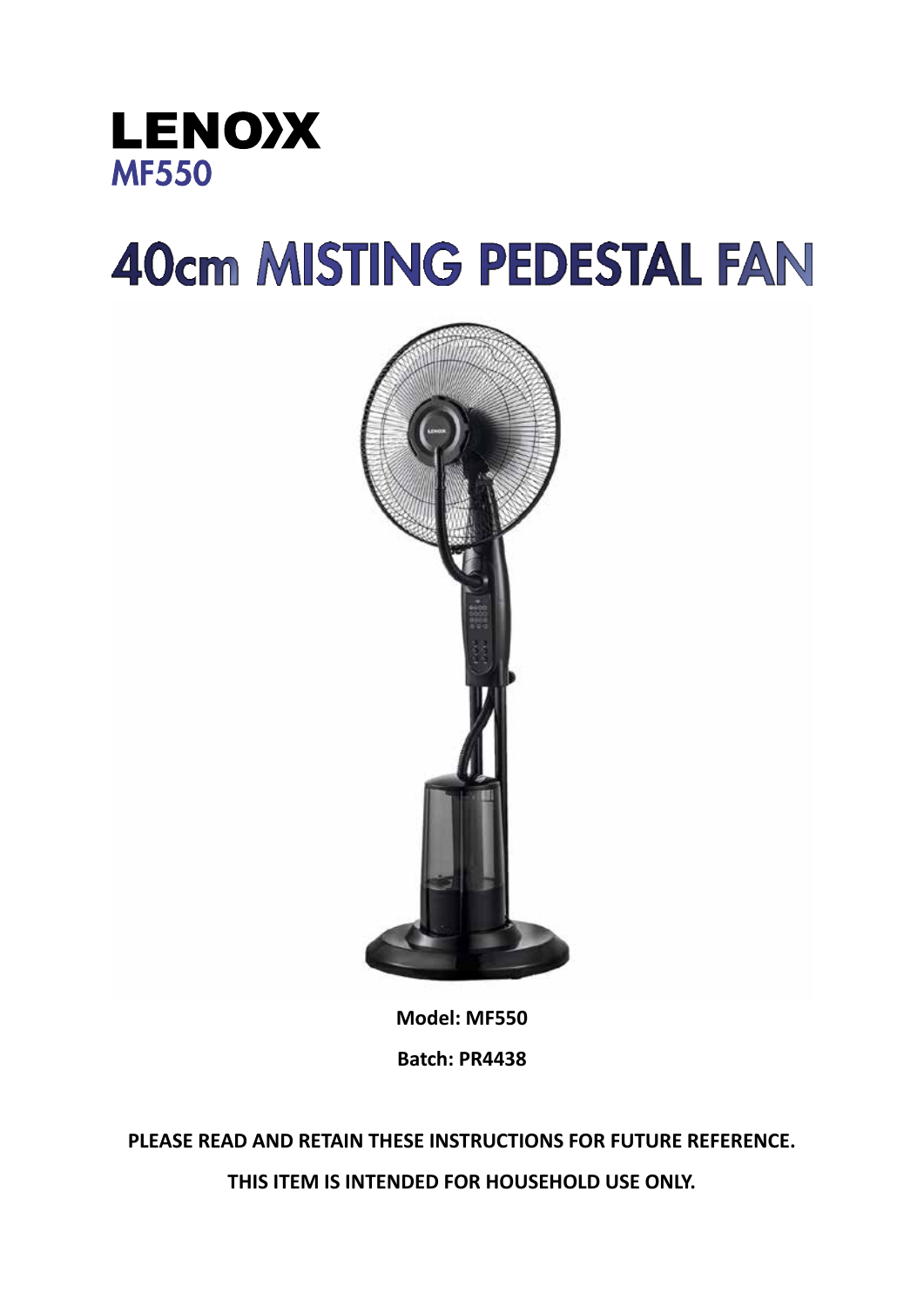The illustrations used in the manual are to illustrate the operation method and structure of the product. Where there is a small difference between the physical item and the illustrations, please take the physical as the standard.

Read these instructions carefully before attempting to assemble, install, operate or maintain the product. Protect yourself and others by observing all safety information. Failure to comply with instructions could result in personal injury and / or property damage.

## **ABOUT THE ITEM:**

Calm down, settle back and take a breather with our remote-controlled 40cm Misting Pedestal Fan. This standing pedestal fan will mist and chill the airflow up to 50m<sup>2</sup> around your home or small office.

Use the convenient touch-panel settings or full function remote control with 5 metre range to adjust between three wind speeds and three wind adjustment modes. Natural mode simulates a natural breeze perfect for daytime use and sleep mode simulates a soft breeze perfect for night-time use. Set your timer between .5 and 7.5 hours to control your cooling session, your way. Control the mist while running the fan or resting in idle mode – the choice is yours. If you prefer an oscillation, this large, 40-centimetre fan has all the options available for you.

This misting pedestal fan has a water tank capacity of 3.2L and can produce up to 220mL of mist per hour. The misting indicator light and empty water tank indicator light as well as the tinted transparent water tank each help to keep misting and keep track without ever missing a beat.

Enjoy a sturdy, reliable base at a fixed height of 1.2 metres. The safety fan guard around the large, 40-centimetre head will prevent unwanted accidental injury, so you can relax to the max without a worry.

Take a deep breath in and feel the difference of clean, refreshing air cycling through your room with our 40cm Misting Pedestal Fan, with remote control.

## **IMPORTANT SAFEGUARDS:**

## **When using electrical appliances, basic safety precautions should always be followed, including the following:**

1. Read instructions carefully before use.

2. Remove and safely disregard any packaging material and labels before using this product for the first time. Ensure children and babies do not play with plastic bags or any packaging materials.

3. Before use, check that your local voltage corresponds with the specifications shown on the appliance nameplate located under the appliance.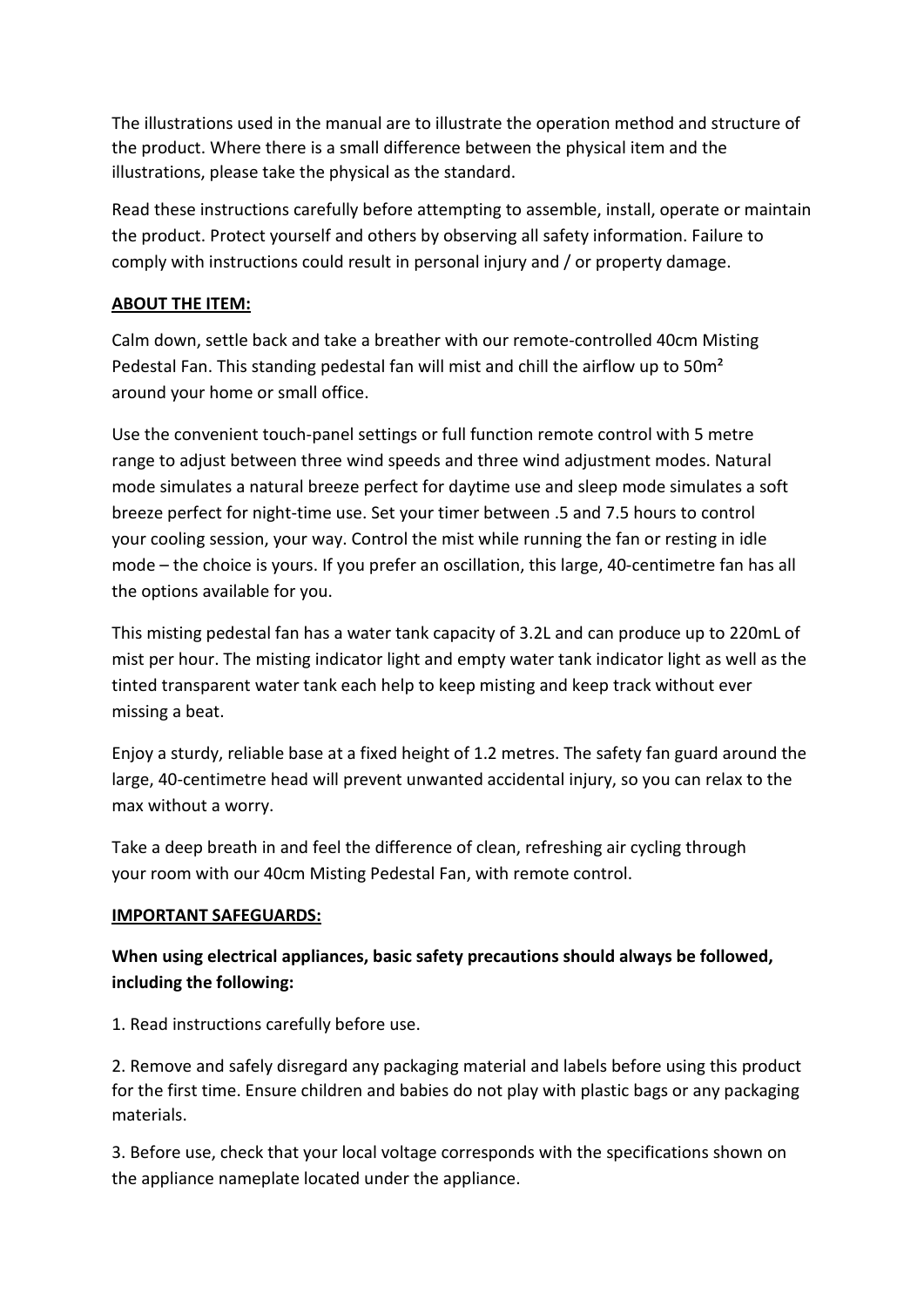4. Always operate the appliance on a horizontal surface which is level and stable. Do not operate the appliance on or near combustible materials such as tablecloths or curtains.

5. Do not place the appliance on or near a hot gas or electric burner, or in a heated oven.

6. Never connect this appliance to an external timer or separate remote-control system.

7. Never use this appliance with an extension cord or power board. Ensure it is plugged into a dedicated power point and without any other appliances on the same outlet.

8. Do not turn on the power until the appliance and parts are in place as required.

9. To protect against electric shock, do not immerse the cord, plug, or appliance in water or any other liquid. Do not expose the appliance to dripping or splashing and ensure that no objects filled with liquids such as vases are placed on the appliance. Do not put any water or other liquid into the main housing of the appliance through the vents. Do not rinse it under the tap.

10. Do not touch the appliance, power cord or power plug with wet hands.

11. Unplug from the outlet when not in use, before putting on or taking off the parts, and before cleaning.

12. The appliance does not contain any serviceable parts inside. Do not attempt to open and repair the unit yourself. All components should only be serviced by a qualified technician.

13. Do not use the appliance if the plug, power cable or unit itself are damaged. If the power cord is damaged, you must have it replaced at a service centre with qualified persons in order to avoid a hazard.

14. Do not use the appliance for anything other than the intended use. It is for household use only. It is not to be used outdoors or for commercial purposes.

15. Close supervision is necessary when any appliance is used near children. Keep the appliance and power cord out of reach of children when it is in operation.

16. This appliance is intended to be used in household and similar applications such as:

- staff kitchen areas in shops, offices and other working environments;
- farm houses;
- by clients in hotels, motels and other residential type environments;
- bed and breakfast type environments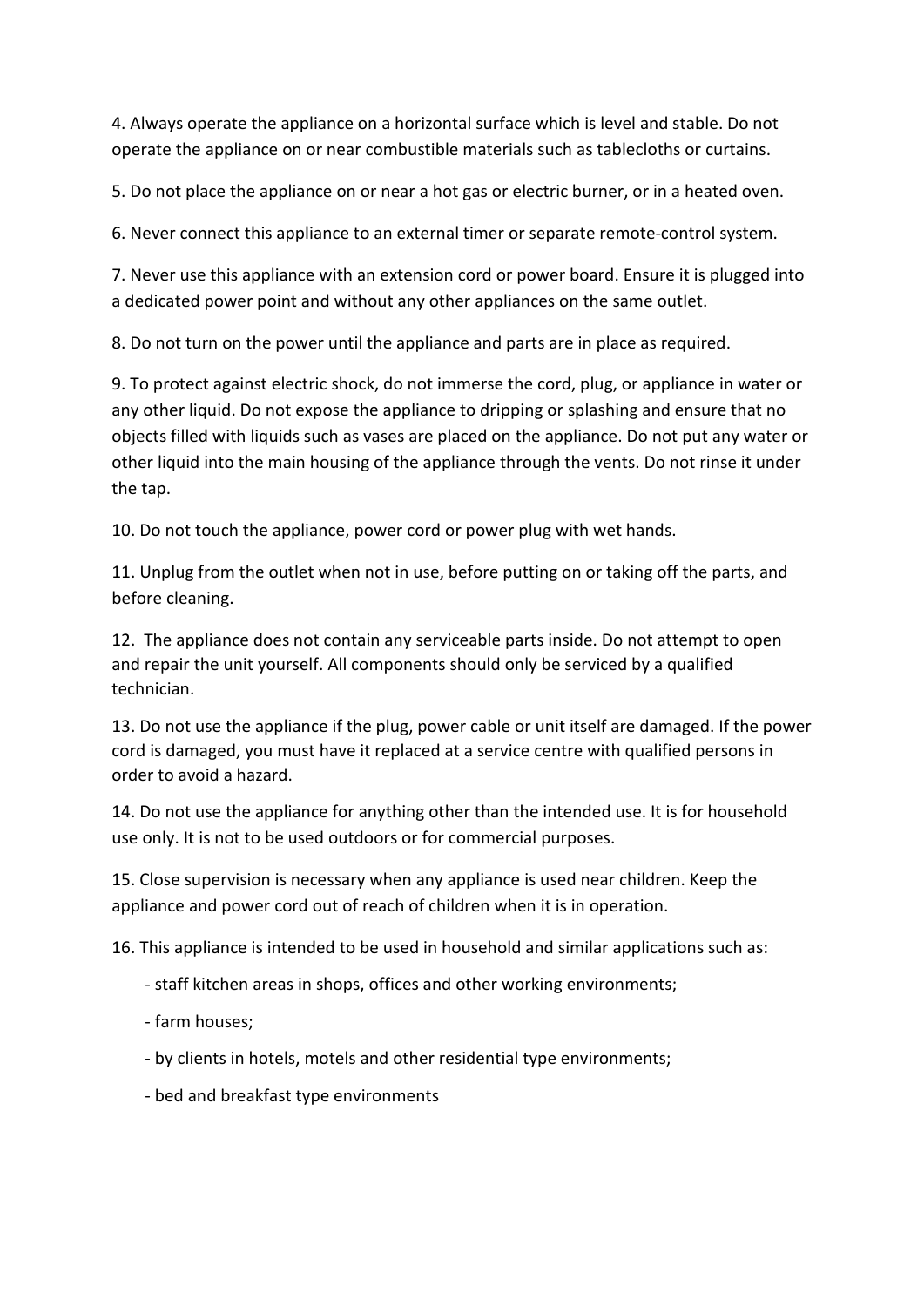17. This misting fan should be operated on a separate electrical power point from other operating appliances. If the power point is overloaded with other appliances, this misting fan may not work properly.

18. Leave enough open space from other objects while in use. Do not block air intakes or exhausts.

19. Do not place the appliance against a wall or against other appliances. Leave at least 5 inches of free space on the back and sides and above the appliance. Do not place anything on top of the appliance.

20. Do not cover the misting fan while in use.

21. Do not let the cord hang over the edge of the table or counter.

22. Do not unplug the misting fan by pulling on the cord.

23. This appliance is not designed to be used by people (including children) with a physical, sensory or mental impairment, or people without knowledge or experience, unless they are supervised or given prior instructions concerning the use of the appliance by someone responsible for their safety. Children must be supervised to ensure that they do not play with the appliance.

24. Do not leave the appliance operating while unattended.

25. Never put fingers or any other objects through the grilles (fan guards) while the fan is running.

26. Long hair can be caught in the fan owing to the air turbulence. Hair, jewellery and loose clothing must be kept away from the fan.

27. The misting fan is not an aromatiser or vaporiser. Do not add any liquid into it such as essential oils, fragrances or vaporising fluid. Only add water.

#### **SHORT CORD INSTRUCTIONS:**

Do not use with an extension cord. A short power supply cord is provided to reduce the risks resulting from being entangled in or tripping over a long cord.

#### **PREPARATION FOR USE:**

Before using the misting fan for the first time:

Carefully unpack the misting fan and remove all the packing materials.

Place the misting fan on a flat and stable surface.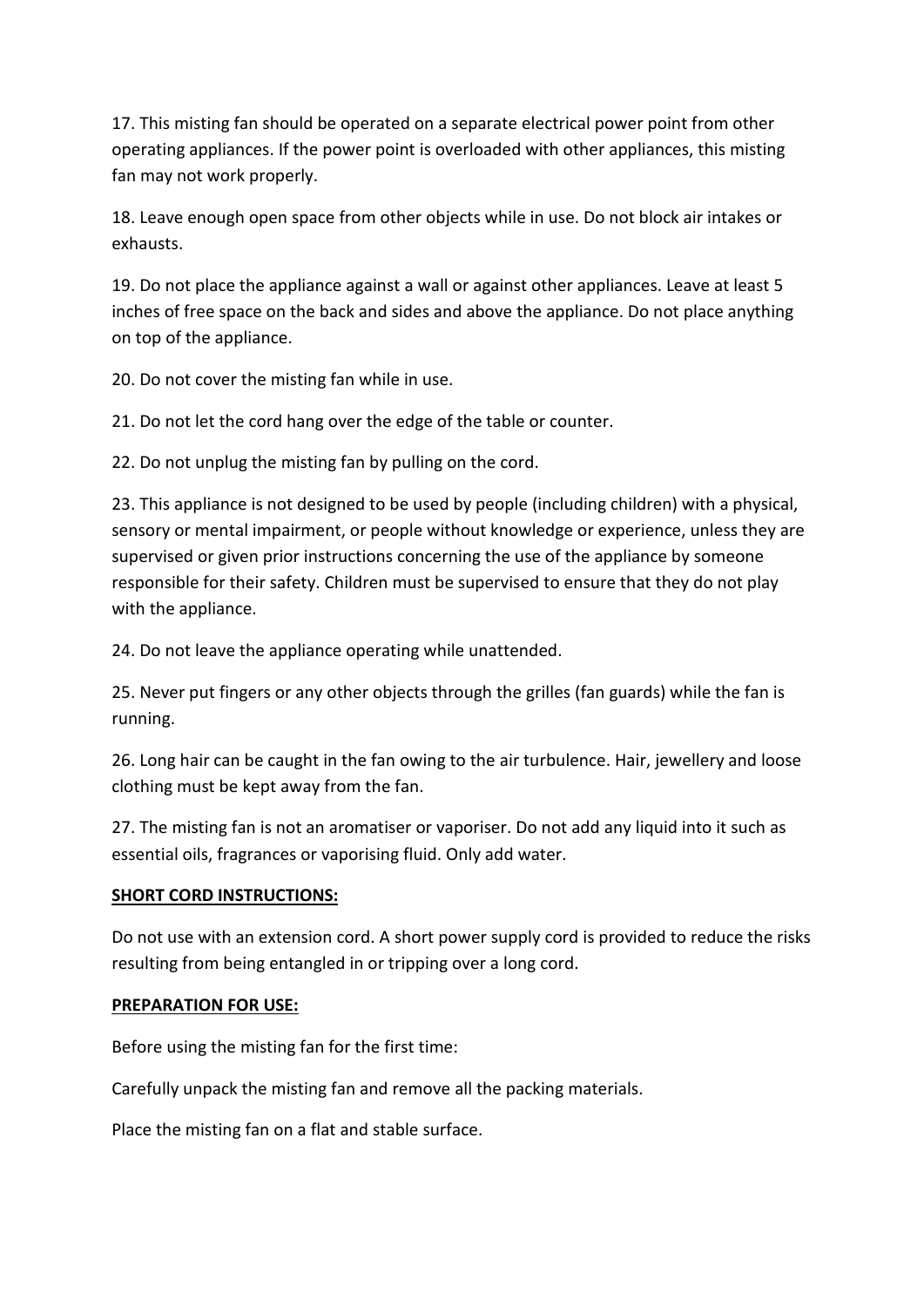Use a soft cloth to remove any dust on the surface that may happen during packing and transport.

#### **ASSEMBLY INFORMATION:**

**PARTS:**



1.Front grid 2.Blade spinner 3.Blades 4.Net frame 5.Plastic nut 6.Rear grid 7.Motor 8. Lower flexible hose 9. Upper flexible hose 10. Function indicators 11.Control buttons 12.Bolts 13. Power cord 14. Supporting tubes 15. Base and base cover 16. Mist vent (front grid) 17. Water tank cover 18. Water tank 19. Water tank indicator 20. Mist generator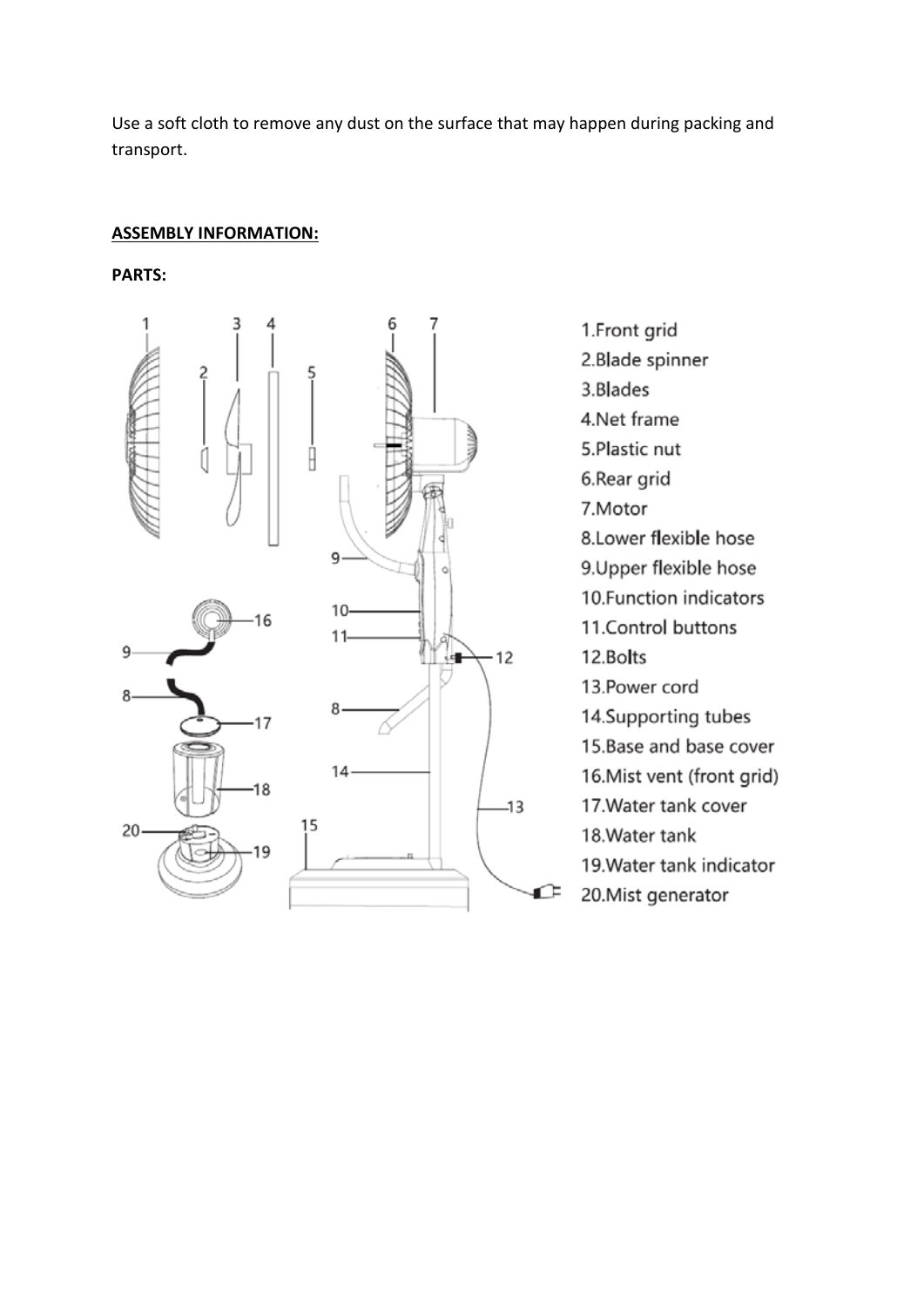## **BASE ASSEMBLY:**

1. Put the plastic cover on the weighted base.

2. Remove the screws from the ends. Insert the two supporting tube ends into the plate holes.

3. Fit the washers and replace the two screws to fix the supporting tubes.



## **FAN HEAD/CONTROLLER ASSEMBLY:**

1. Loose the two thumbscrews located at the back of the fan head/controller.

• Do not fully unscrew- the two nuts will fall off.

2. Locate the two holes underneath the fan head /controller. Assemble the two tubes and push down until it stops.

3. Tighten the two Thumb Screws.

## **FAN BLADE AND SAFETY GRID ASSEMBLY:**

1. Place the rear grid on the fan head, ensuring the wire handle on the back of the grid is at the top.

- 2. Screw the plastic nut to secure the grid.
- 3. Place the fan blade onto the motor spindle.

4. Fix the blade into place by gently tightening the spinner anticlockwise onto the end of the motor spindle. The spinner nut is self-tightening when the motor starts - so do not force it.

5. Place the front grid into position and secure it by closing the secure clips. The screw and nut at the bottom of the grille must be fitted.

#### **ATTENTION!**

• Do not operate the fan until the safe grills and blade properly installed.

## **MIST GENERATOR AND WATER TANK**

1. Place the misting generator onto the base, ensuring it is seated properly in its recess.

2. Place the water tank on top of the misting generator. Fit the cover to the top of the water tank.

3. Push the end of the flexible hose into the hole at the top of the water tank cover and push in as far as you can. Do not kink the hose.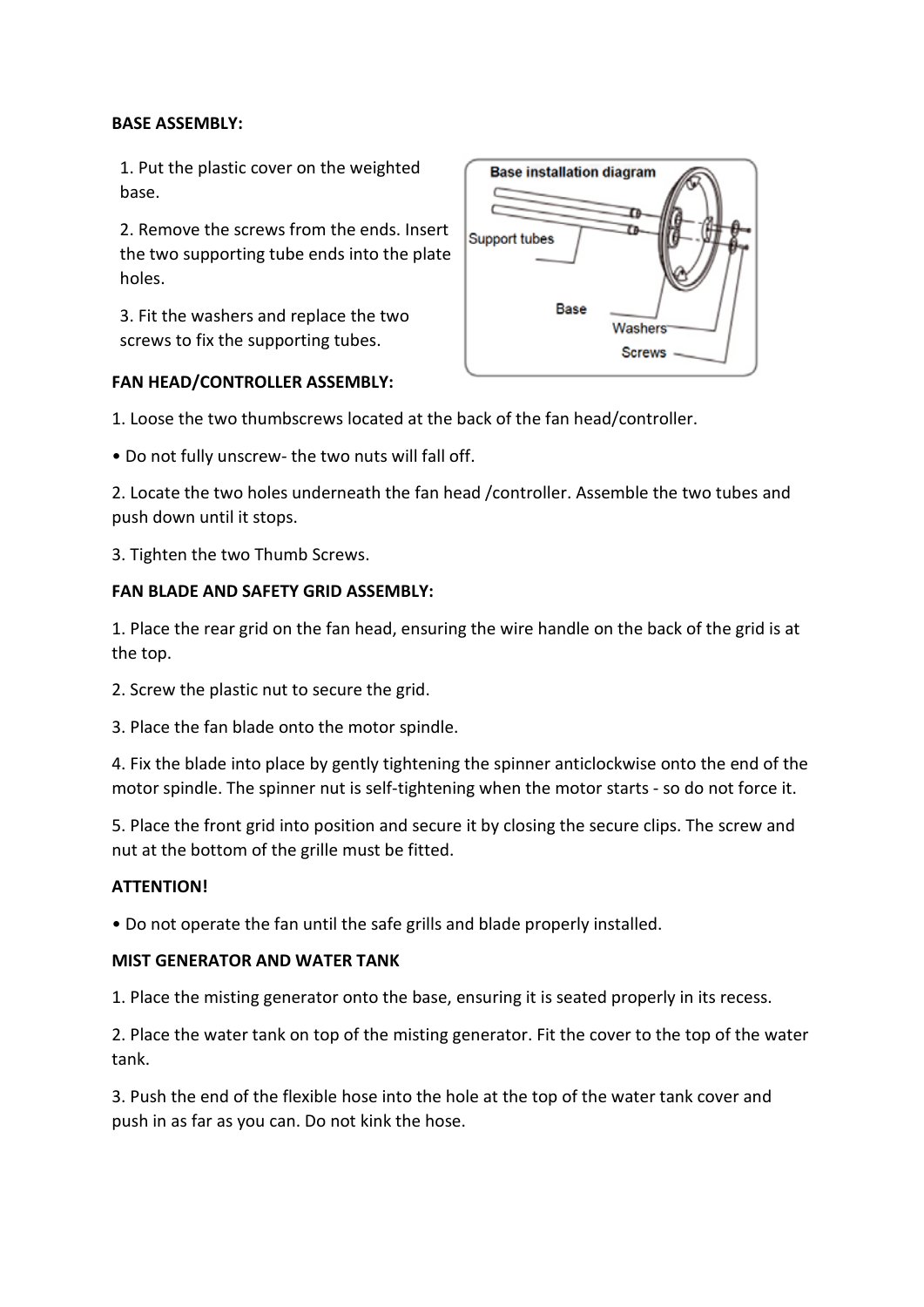4. Push the other end of the hose into the mist vent, that is located at the front of the fan grid. Do not kink the hose.



## **FILLING THE WATER TANK**

## **Unplug the appliance before filling and cleaning the water tank.**

- 1. Take off the water tank and turn it upside down.
- 2. Twist the cap anticlockwise to unlock it.
- 3. Fill the tank with cold and clean water, making sure not to overfill it.
- 4. Refit the cap and turn clockwise to lock in place.
- 5. Turn the tank over and place it back on the misting generator.

#### **ATTENTION!**

- Ensure the product is unplugged from the mains before filling or refilling the water tank.
- Only use water in the water tank. Do not add any chemicals, oils, or other additives.
- Only use cold or warm water in the water tank. The water must not be warmer than 40°C.

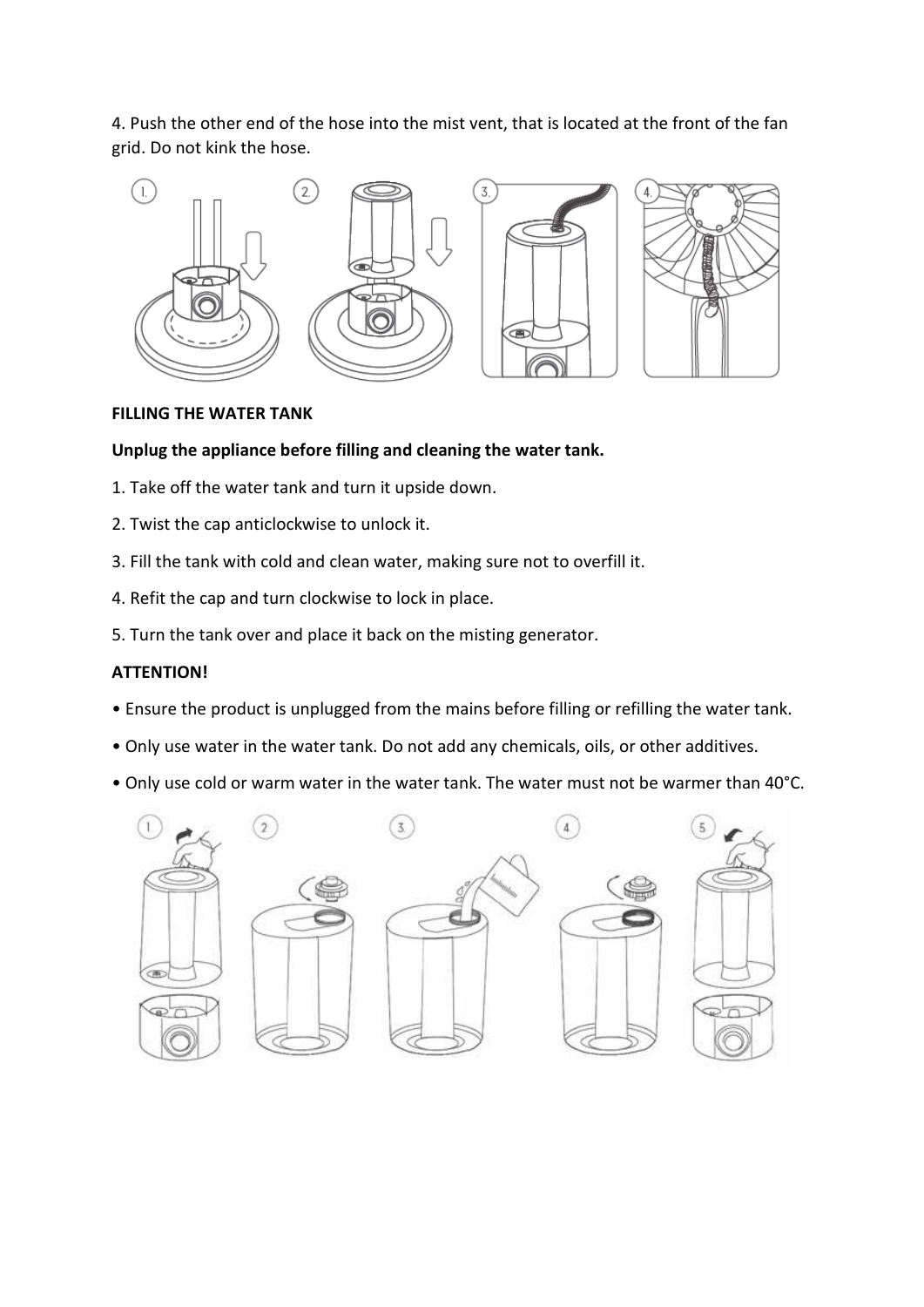| <b>CONTROLS:</b><br><b>CONTROL PANEL:</b> |        | Ο |
|-------------------------------------------|--------|---|
| Indicator lights:                         |        |   |
| 1. Mode:<br>Normal/Natural/Sleeping       | 2<br>3 |   |
| 2. Timer indicator                        |        |   |
| 3. Speed: high-medium-low                 |        |   |
| 4. Power on indicator                     | А      |   |
| 5. Oscillation                            |        |   |

6. Mist indicator

## **REMOTE CONTROL**

To use the remote control, first, insert two AAA batteries (not included) in the remote control.

#### Buttons:

A. MIST: Press repeatedly to choose between the three mist levels or no mist.

B. TIMER: See the section "Timer".

C. ON/SPEED: Press to turn the fan on. Once the fan is on, press it repeatedly to change between the different fan speeds.

D. MODE: Press to change between three different wind modes.

E. OFF: Press to turn the fan off.

F. SWING: Press to turn oscillation on or off.

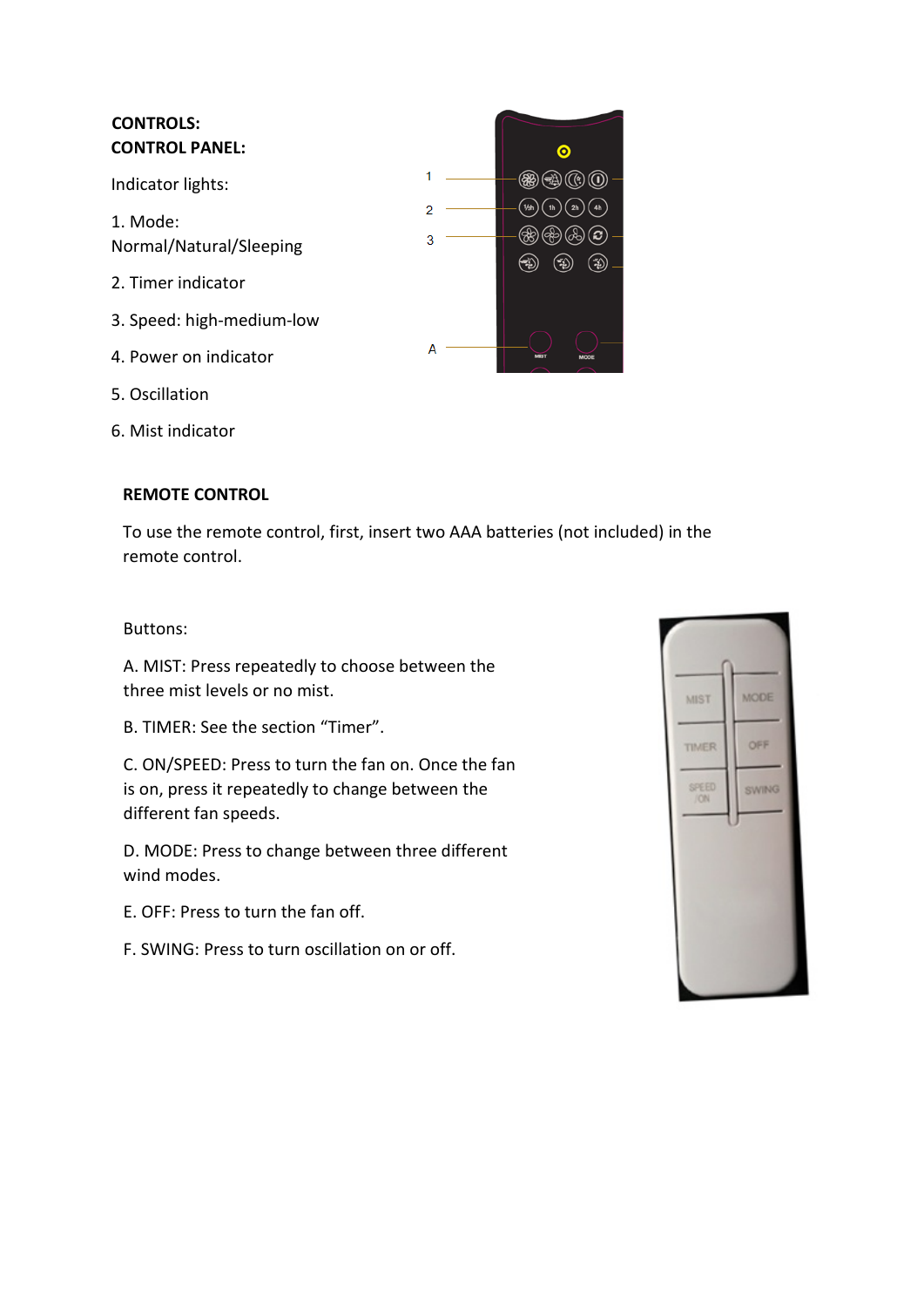## **OPERATION:**

When connected to power, the indicator will illuminate. The fan is in standby mode. You can control the fan with the control buttons or the remote control.

## **Operation using the buttons on the fan:**

## **1. Fan function:**

•Use the "ON/SPEED" button to switch the fan ON

•Set the wind speeds (high-medium-low) by pressing the "ON/SPEED" button several times.

•Press the "OFF" button to switch the fan off.

## **2. Oscillation function:**

•First, switch the fan on. Then press the "SWING" button. The mist fan head moves continuously from side to side. Pressing the button again stops the oscillation of the mist fan.

## **3. Manual tilt:**

•Hold the fan head securely. Then undo the wing screw on the right-hand side of the fan head. You can now tilt the head upwards and downwards to adjust the angle. After adjusting the angle, tighten the wing screw again.

## **4. Cooling using ultrasonic mist:**

•Press the "Mist" button to switch the ultrasonic mist on / off or adjust the mist volume (Max-medium-Minimum) by pressing the "Mist" button several times.

- The same mist function also can be controlled by the remote.
- When the mist function is selected the water indicator light will be illuminated blue.

• If the water tank is empty (Short of water), the water indicator light will be illuminated red.

• The mist function and fan function can be worked independently, or together.

## **5. Timer**

• Press the "Timer" button repeatedly when the fan is on, the indicator will then show the time remaining until the fan is due to switch off. You can select between 0.5 and 7.5 hours.

• When the unit is operating, you can set the timer to switch the fan off automatically after the set time. Press the timer button repeatedly to select the desired time in half hours increments: from 0.5 hours to 7.5 hours.

There are only 4 indicator lights for the timer mode on the control panel.

When the indicator light for 0.5 hours is illuminated, the misting fan will operate for 30 minutes.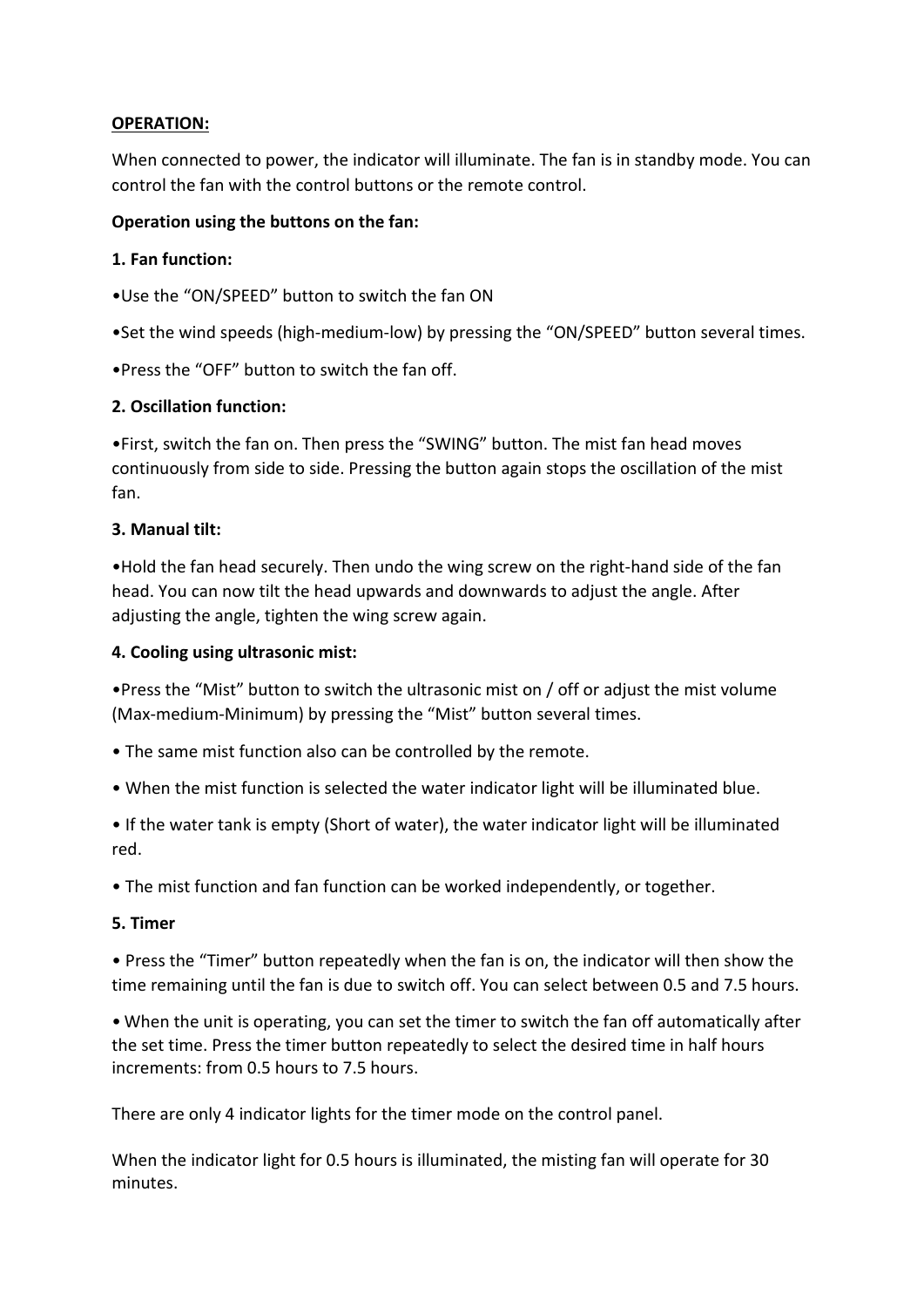When the indicator light for 1 hour is illuminated, the misting fan will operate for 1 hour.

When the indicator lights for 0.5 hours and 1 hour are both illuminated, the misting fan will operate for 1 hour and 30 minutes.

When the indicator light for 2 hours is illuminated, the misting fan will operate for 2 hours.

When the indicator lights for 0.5 hours and 2 hours are both illuminated, the misting fan will operate for 2 hours and 30 minutes.

When the indicator lights for 1 hour and 2 hours are both illuminated, the misting fan will operate for 3 hours.

When the indicator lights for 0.5 hours, 1 hour and 2 hours are all illuminated, the misting fan will operate for 3 hours and 30 minutes.

When the indicator light for 4 hours is illuminated, the misting fan will operate for 4 hours.

When the indicator lights for 0.5 hours and 4 hours are both illuminated, the misting fan will operate for 4 hours and 30 minutes.

When the indicator lights for 1 hour and 4 hours are both illuminated, the misting fan will operate for 5 hours.

When the indicator lights for 0.5 hours, 1 hour and 4 hours are all illuminated, the misting fan will operate for 5 hours and 30 minutes.

When the indicator lights for 2 hours and 4 hours are both illuminated, the misting fan will operate for 6 hours.

When the indicator lights for 0.5 hours, 2 hours and 4 hours are al illuminated, the misting fan will operate for 6 hours and 30 minutes.

When the indicator lights for 1 hour, 2 hours and 4 hours are all illuminated, the misting fan will operate for 7 hours.

When the indicator lights for 0.5 hours, 1 hour, 2 hours and 4 hours are all illuminated, the misting fan will operate for 7 hours and 30 minutes.

If the time button is pressed one more time, then no indicator lights will be on and no timer will be set and the misting fan will operate until it is manually turned off.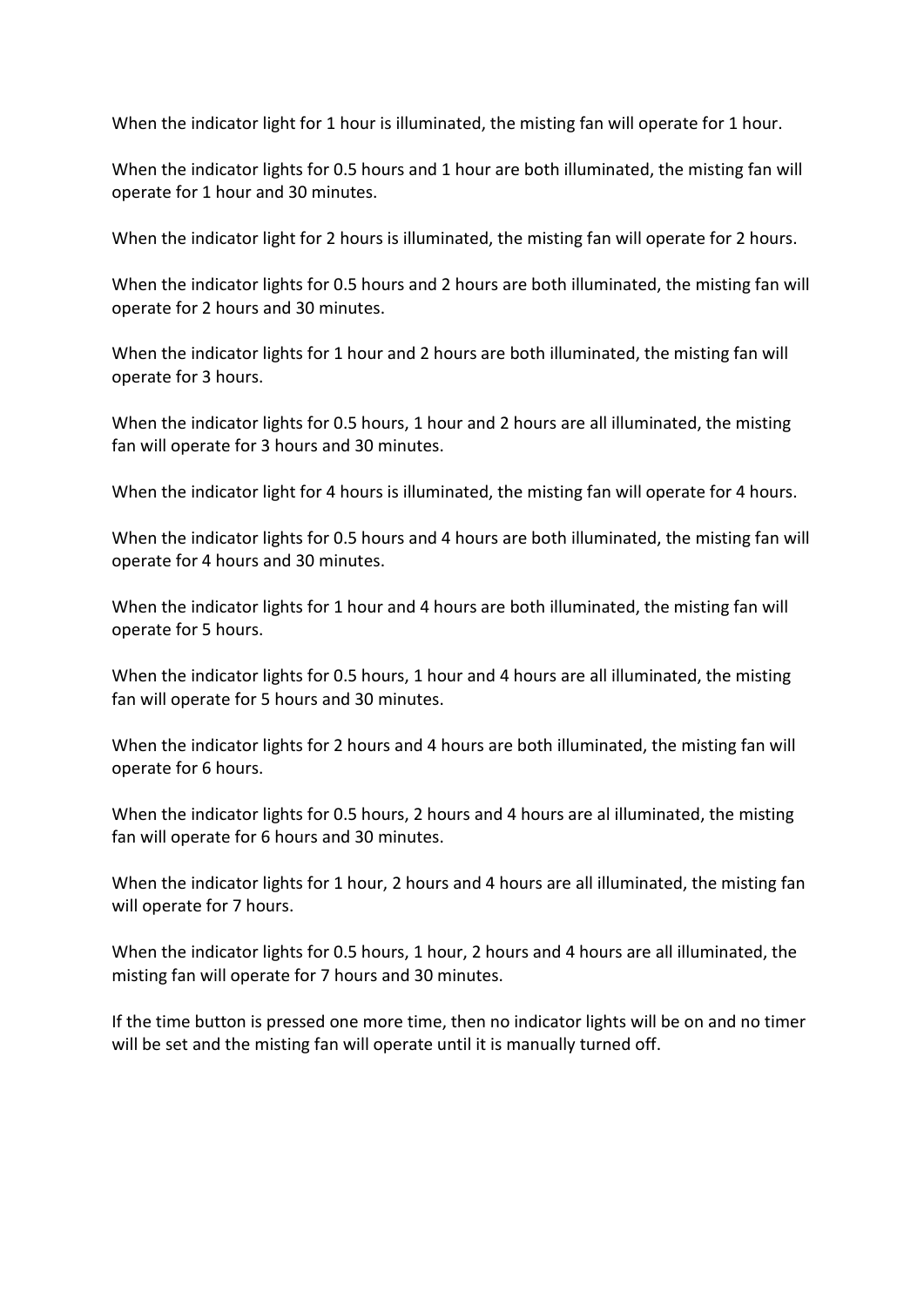## **6. Different wind settings**

The wind mode can be adjusted by pressing the "MODE" button on the control panel or the remote.

•Press "Mode" to set the wind mode (normal, sleep, natural).

## **7. Switching off**

•The fan is switched off by pressing the "OFF" button.

#### **CLEANING, MAINTENACE, SERVICE, AND DISPOSAL**

#### **Cleaning**

•Always unplug the fan before cleaning it.

•Clean the water tank and the water unit once a week to prevent the formation of scale, algae, or bacteria.

•If the fan will not be used for a longer period of time, empty the water tank and dry the water unit with a microfiber cloth.

•If the fan will be placed in storage for a longer period of time (over winter, etc.), always cover it with a suitable cover to prevent dust from entering the device in key places.

•To avoid damaging the plastic and indicators, do not use any abrasive cleaning agents or chemicals.

#### **Maintenance**

In general, the mist fan does not require any maintenance. The fan must not be opened by unauthorized persons. If there seems to be a problem, contact your dealer.

#### **Service and repair**

If you notice any damage or a fault with your mist fan, it must be checked and repaired by a specialist. This may be a qualified electrician or your dealer. Damage or faults arising from unauthorized repairs, as well as modifications to the fan, misuse, negligence, and improper or inadequate maintenance void the warranty. Dealers and the manufacturer shall not be liable.

#### **Disposal**

The mist fan must not be disposed of together with your normal household waste. Please take the fan to your local recycling centre to dispose of it.